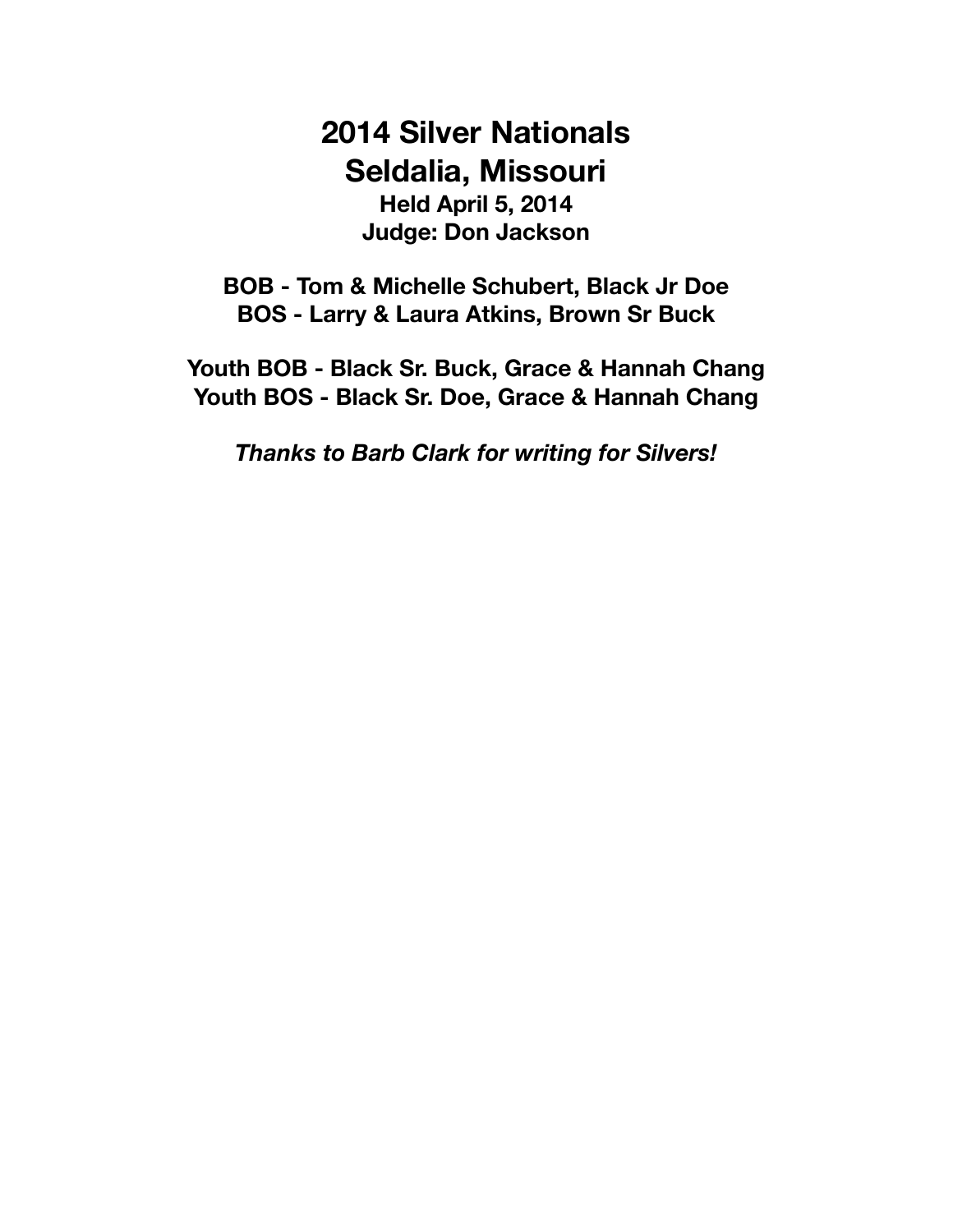## **OPEN**

Black BOV: Tom & Michelle Schubert Black BOSV: Tom & Michelle Schubert

## **BLACK Sr. BUCKS**

- 1. Tom & Michelle Schubert BOSV 2. Tom & Michelle Schubert 3. Marjorie & George Proctor-Smith 4. Terry & Connie Creason 5. Terry & Connie Creason 6. Marjorie & George Proctor-Smith 7. terry & Connie Creason 8. Marjorie & George Proctor-Smith
- 9. DeeAnn & Wade Burkhalter 10. Lynne & Gale Schultz

#### **BLACK SR. Does**

1. Tom & Michelle Schubert BOV BOB

- 2. Tom & Michelle Schubert
- 3. Terry & Connie Creason
	- 4. Larry & Laura Atkins
	- 5. Lynne & Gale Schultz
	- 6. Lynne & Gale Schultz
	- 7. Lynne & Gale Schultz

### **BLACK JR. BUCKS**

None Shown

#### **BLACK JR. Does**

None Shown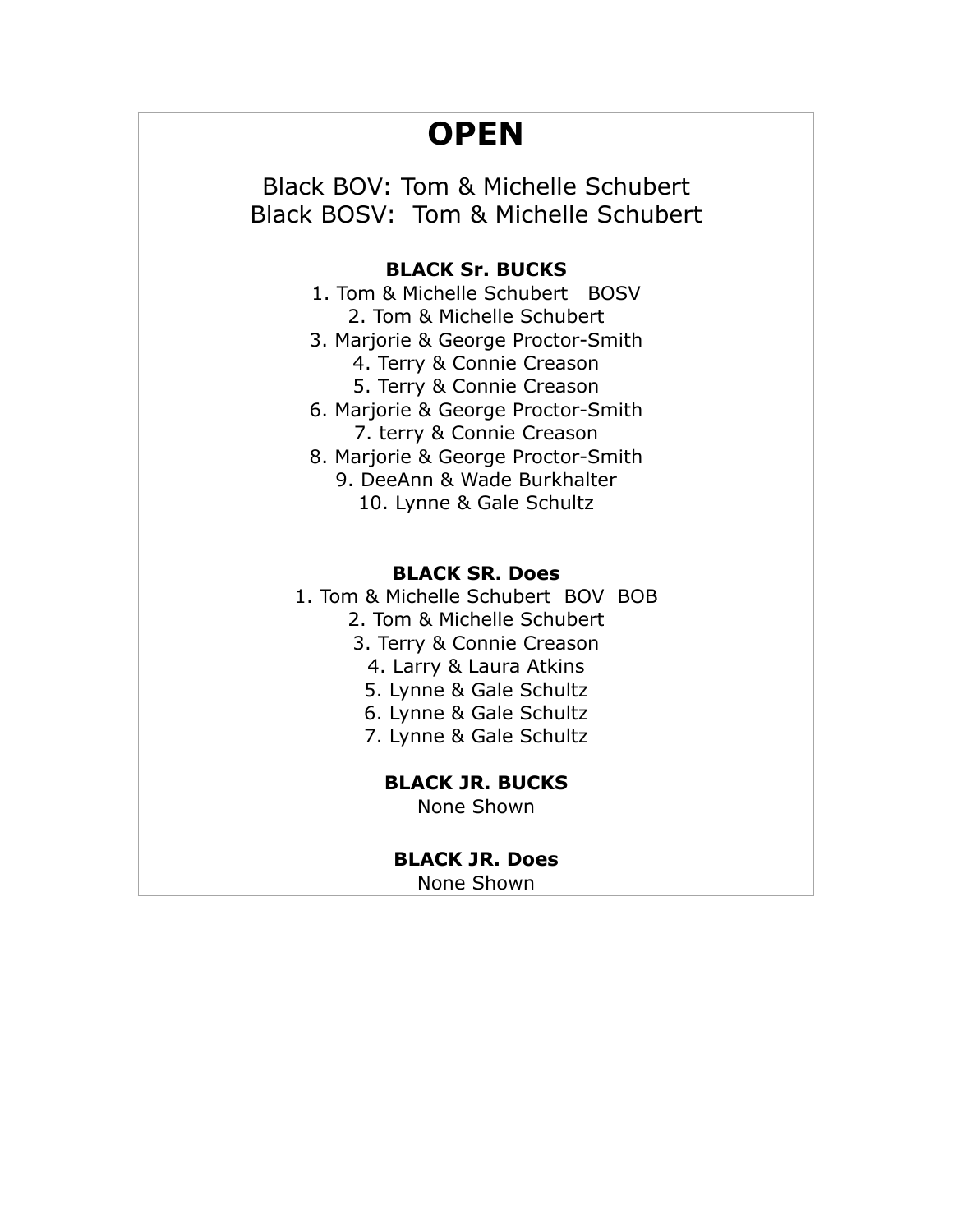## **Brown BOV: Larry & Laura Atkins Brown BOSV: Marjorie & George Proctor-Smith**

### **BROWN SR. BUCKS**

- 1. Larry & Laura Atkins BOV BOS 2. DeeAnn & Wade Burkhalter
- 3. Marjorie & George Proctor-Smith 4. Lynne & Gale Schultz 5. Tom & Michelle Schubert
	-
	- 6. Lynne & Gale Schultz 7. Terry & Connie Creason
- 8. Marjorie & George Proctor-Smith DQ
	-

## **BROWN SR. DOES**

- 1. Marjorie & George Proctor-Smith
	- 2. Terry & Connie Creason
	- 3. Tom & Michelle Schubert
	- 4. Tom & Michelle Schubert
		- 5. Lynne & Gale Schultz
	- 6. Terry & Connie Creason
	- 7. Terry & Connie Creason
	- 8. Tom & Michelle Schubert

#### **BROWN JR. BUCKS**

1. Marjorie & George Proctor-Smith 2. Lynne & Gale Schultz

### **BROWN JR. DOES**

1. Marjorie & George Proctor-Smith BOSV 2. Marjorie & George Proctor-Smith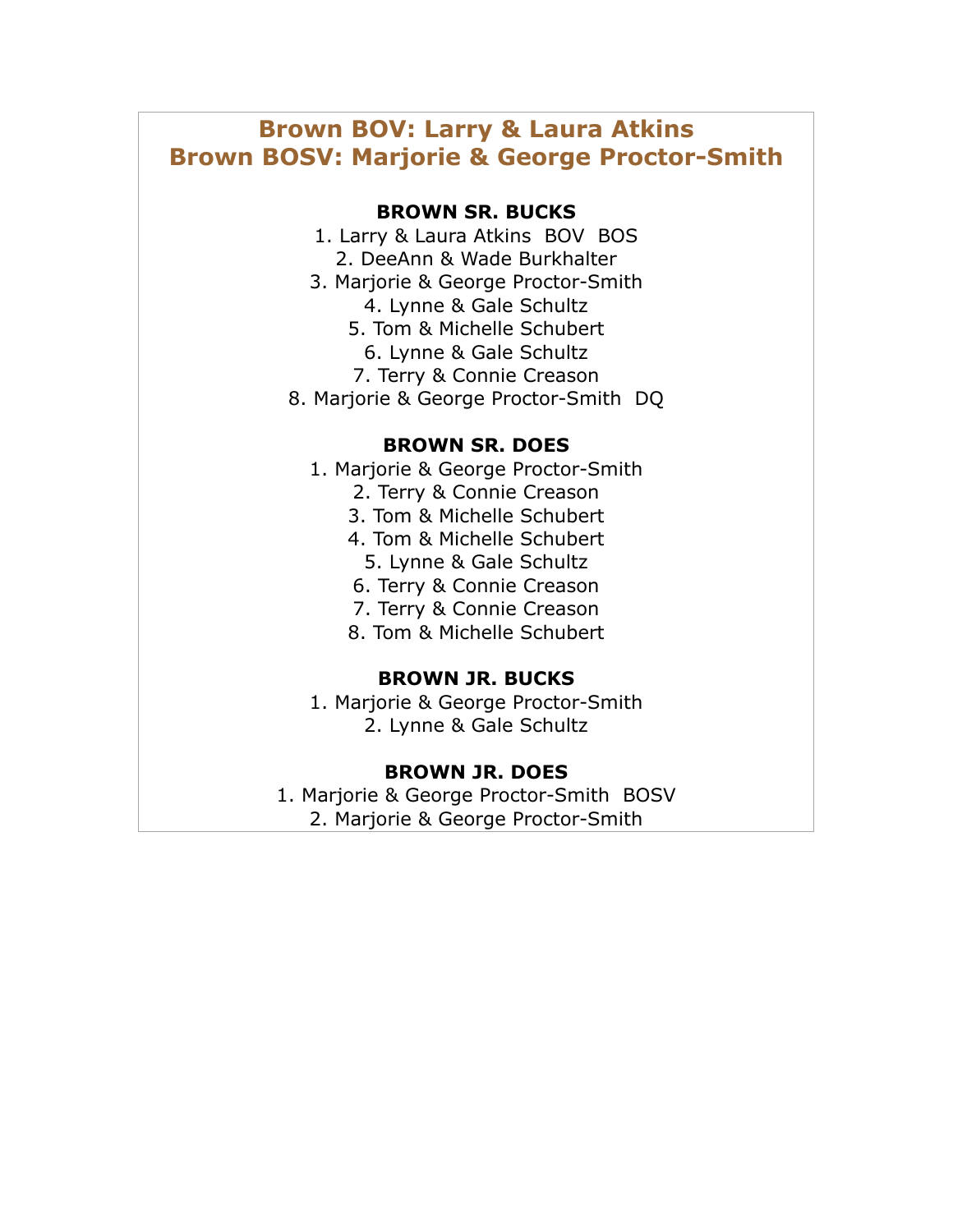## **Fawn BOV: Terry & Connie Creason Fawn BOSV: Tom & Michelle Schubert**

## **FAWN SR. BUCKS**

- 1. Terry & Connie Creason BOV 2. Tom & Michele Schubert
- 3. Marjorie & George Proctor-Smith 4. Larry & Laura Atkins
- 5. Marjorie & George Proctor-Smith 6. Terry & Connie Creason
- 7. Marjorie & George Proctor-Smith
- 8. Marjorie & George Proctor-Smith
	- 9. Tom & Michelle Schubert
	- 10. DeeAnn & Wade Burkhalter
		- 11. Lynne & Gale Schultz
		- 12. Larry & Laura Atkins

#### **FAWN SR. DOES**

- 1. Tom & Michelle Schubert BOSV 2. Tom & Michelle Schubert
- 3. Marjorie & George Proctor-Smith
- 4. Marjorie & George Proctor-Smith
- 5. Marjorie & George Proctor-Smith
	- 6. Larry & Laura Atkins
	- 7. Larry & Laura Atkins
	- 8. Lynne & Gale Schultz
	- 9. Lynne & Gale Schultz
	- 10. Larry & Laura Atkins
	- 11. Lynne & Gale Schultz
	- 12.Lynne & Gale Schultz

## **FAWN JR. BUCKS**

None Shown

## **FAWN JR. DOES**

1. Lynne & Gale Schultz

## **FUR**

## None shown